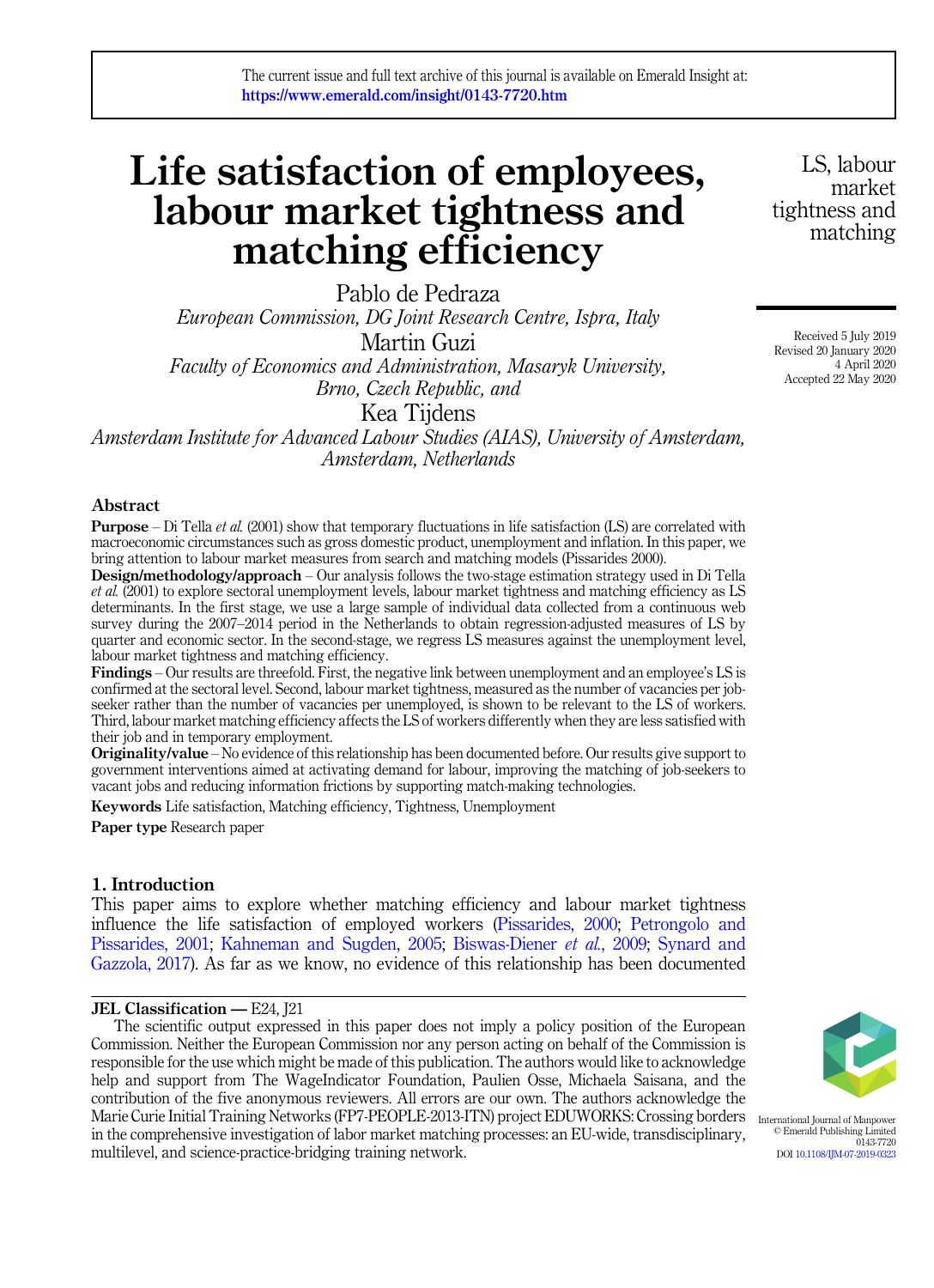before. Life satisfaction (LS) is moderately stable over time and related to personality and life contextual circumstances (Lucas et al.[, 2003;](#page-11-0) [Lucas, 2007](#page-11-0); [Lucas and Donnellan, 2007\)](#page-11-0). [Di](#page-12-0) Tella et al. [\(2001;](#page-12-0) [2003\)](#page-12-0) show that temporary fluctuations in LS are correlated with macroeconomic circumstances measured by gross domestic product, unemployment and inflation. These results have been confirmed repeatedly ([Dluhosch and Horgos, 2013](#page-11-0); [Blanchflower](#page-10-0) et al., 2014; Akay et al.[, 2017](#page-10-0)). The event of job loss is negatively related to the experience of well-being (e.g. [Synard and Gazzola, 2017](#page-12-0); [Paul and Moser, 2009;](#page-12-0) [McKee-Ryan](#page-11-0) et al.[, 2005](#page-11-0)). In addition, people are sensitive to unemployment even when they themselves are not unemployed ([Leuchinger](#page-11-0) *et al.*, 2010). New employees entering the workforce in years with high unemployment rate are shown to have persistently lower job satisfaction compared to their peers who enter the workforce when the unemployment rate is lower ([Çitçi and Begen,](#page-11-0) [2019\)](#page-11-0). The fact that employed people care about unemployment is explained by the fear of losing one's job as well as by the general negative consequences of unemployment on the whole society. Specifically, employees with temporary contracts and employees in industries with relatively high turnover, such as retail, are likely to be concerned due to perceived higher job insecurity [\(Theodossio and Vasileiou, 2007;](#page-12-0) [Origo and Pagani, 2009](#page-11-0); [Munoz de Bustillo](#page-11-0) ~ [and Pedraza, 2010;](#page-11-0) [B](#page-10-0)ö[ckerman](#page-10-0) *et al.*, 2011). Job uncertainty and the fear of losing one's job have a strong negative influence on the LS of workers ([Guzi and Pedraza, 2015\)](#page-11-0). Employability and subjective job prospects matter to LS showing that individuals who perceive better employment prospects in the event of a job loss report higher LS (Silla *[et al.](#page-12-0)*, [2009;](#page-12-0) [Dickerson and Green, 2012](#page-11-0)).

In this paper, we hypothesise that the LS of employed individuals is correlated with macroeconomic variables reflecting the context and characteristics of the search and matching processes between labour supply and demand. Rising unemployment levels will increase workers' feelings of job insecurity, make them aware of their unemployment risks and re-employment probabilities and induce them to start searching for another job while still employed. We hypothesise that LS is affected by factors beyond unemployment levels, namely by the contextual circumstances of the search and matching processes, defined as the number of vacancies per job-seeker and the matching efficiency. We build on research showing that workers operating in tight markets, and thus with more vacancies per jobseeker, are likely to express higher LS as their re-employment probabilities are higher because favourable contextual labour market circumstances will positively contribute to their self-esteem, feeling valued and being in control [\(Lucas and Donnellan, 2007](#page-11-0); Silla [et al.](#page-12-0), [2009;](#page-12-0) [Dickerson and Green, 2012](#page-11-0)). The link is expected to be different for workers dissatisfied with their current job or afraid of losing it, such as those in temporary employment, because they are more likely to look for a job while employed [\(Gerritsen and Høj, 2013](#page-11-0)). We also hypothesise that in tight markets the LS of employed individuals who do not actively search for a job is positively affected because a higher number of vacancies per job-seeker may tilt the bargaining power with their employers in their favour. Regarding matching efficiency, labour markets with lower friction (i.e. higher matching efficiency) are expected to lead to higher LS. The paper focuses on employed workers, among other reasons, because it allows accounting for working conditions in the LS measures. The paper does not explore the extrapolation of conclusions to the whole labour force.

The analysis reported in this paper relies on the two-stage estimation strategy used by [Di](#page-12-0) Tella et al. [\(2001\)](#page-12-0). In the first stage, we employ a large sample of individual data collected between 2007 and 2014 from a continuous web survey in the Netherlands to obtain two regression-adjusted measures of well-being by quarter and economic sector. The first measure takes into account personal and demographic characteristics, while the second measure also accounts for work-specific characteristics, such as type of contract and job satisfaction. These residual sector- and quarter-specific well-being measures become the dependent variables in the second stage. The independent variables in the second stage are

IJM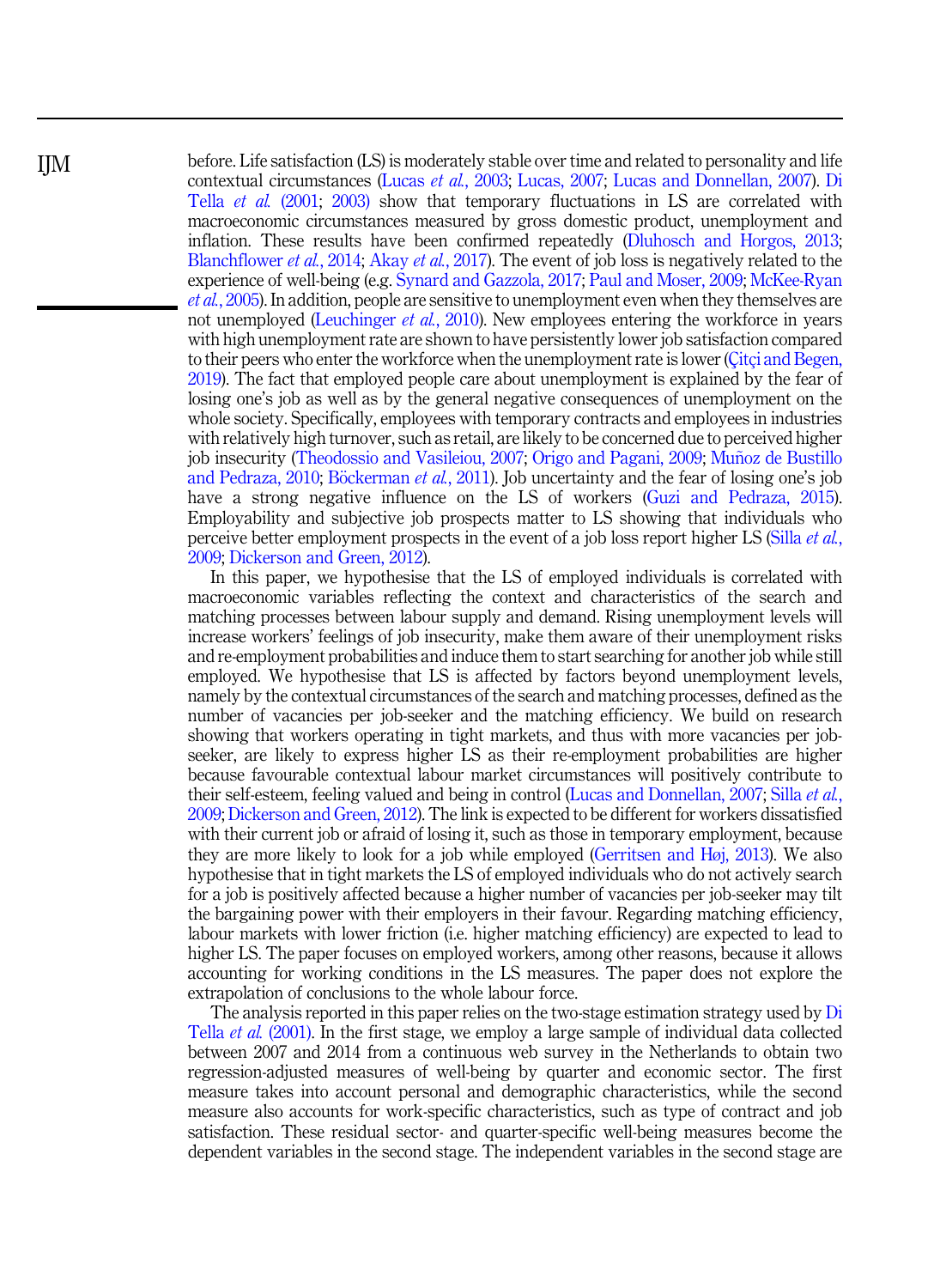<span id="page-2-0"></span>aggregated labour market characteristics defined by quarter and sector, namely unemployment, market tightness and matching efficiency.

Our findings are threefold. First, we confirm that the unemployment level is negatively related to LS, which corroborates the findings of the previous literature. While [Di Tella](#page-12-0) *et al.* [\(2001\)](#page-12-0) show the importance of the unemployment level at the national level, our results corroborate the importance of unemployment at the sectoral level. Second, labour market tightness, measured as the number of vacancies per job-seeker rather than the number of vacancies per unemployed, is shown to be relevant to the LS of workers. An important nuance is that employed individuals are concerned about labour market tightness that takes into account the role of employed job-seekers rather than a measure that considers only the unemployed. This result corroborates findings from recent search and matching literature reporting evidence of the employed actively searching for jobs ([Veracierto, 2011](#page-13-0); [Sedl](#page-12-0)áček, [2016;](#page-12-0) [Hall and Schulhofer-Wohl, 2018](#page-11-0); [Van Ours, 2015](#page-12-0)). Our results are consistent with findings that indicate employed individuals are concerned about job competition with other employed individuals rather than with the unemployed [\(Diamond, 2011](#page-11-0); [Diamond and Sahin,](#page-11-0) [2015;](#page-11-0) [Abraham, 2015](#page-10-0); [Pedraza](#page-12-0) et al., 2018). Third, labour market matching efficiency affects the LS of workers differently when we account for job satisfaction and temporary employment. In the remainder of this paper, we introduce the estimation strategy, describe the data sources and results and then present our conclusions.

## 2. Estimation strategy

We adapt the two-stage approach proposed by [Di Tella](#page-12-0) *et al.* (2001) to estimate the effect of sectoral *unemployment*, labour market *tightness* and *matching efficiency* on the LS of employed workers. In the first stage, we use two individual life satisfaction regressions to obtain two life satisfaction residuals that we aggregate by sector and quarter and use as dependent variables in the second stage. We obtain the first LS measure by regressing the self-reported level of life satisfaction  $LS_{ist}$  by individual i employed in sector s in quarter t on the set of personal and demographic characteristics  $P_{ist}$ , which include gender, marital status, education, age, age squared, gross hourly wage and a dummy variable indicating the residence in a rural area (equation (1)). The second LS measure is obtained by estimating the same regression model augmented with work-related characteristics  $W_{ist}$ , such as type of contract and satisfaction with a job (equation (2)). Both models include sector- and time-fixed effects,  $\mu_s$  and  $\tau_t$ , that help to remove the effect of unobserved differences pertinent to sectors that affect LS but do not change substantially during the period observed.

$$
LS_{ist} = \beta P_{ist} + \mu_s + \tau_t + \varepsilon_{ist} \tag{1}
$$

$$
LS_{ist} = \beta P_{ist} + \gamma W_{ist} + \mu_s + \tau_t + \varepsilon_{ist}
$$
 (2)

The mean residual LS measures are then estimated for each sector s in quarter t. From equation (1) we obtain a LS measure adjusted for individual personal characteristics  $(LSP_{st})$ and from equation (2) a LS measure adjusted for individual personal and working characteristics  $(\overline{LSPW}_{st})$ . These sector-by-quarter unexplained LS components then become dependent variables in the second-stage estimations ([equations \(5\) and \(6\)](#page-4-0)). We use two LS residual measures because the concerns and circumstances of workers satisfied with their job and with a permanent contract should be different from workers dissatisfied with their job and in temporary employment ([Leuchinger](#page-11-0) et al., 2010; [Bjørnskov, 2014](#page-10-0); [B](#page-10-0)ö[ckerman](#page-10-0) et al., [2011;](#page-10-0) [Theodossio and Vasileiou, 2007;](#page-12-0) [Origo and Pagani, 2009](#page-11-0); [Munoz de Bustillo and](#page-11-0) ~ [Pedraza, 2010\)](#page-11-0).

Independent variables in the second-stage are calculated following recent findings from search and matching literature (e.g. [Jolivet, 2009;](#page-11-0) [Veracierto, 2011](#page-13-0); [Sedl](#page-12-0)áč[ek, 2016;](#page-12-0) [Barnichon](#page-10-0)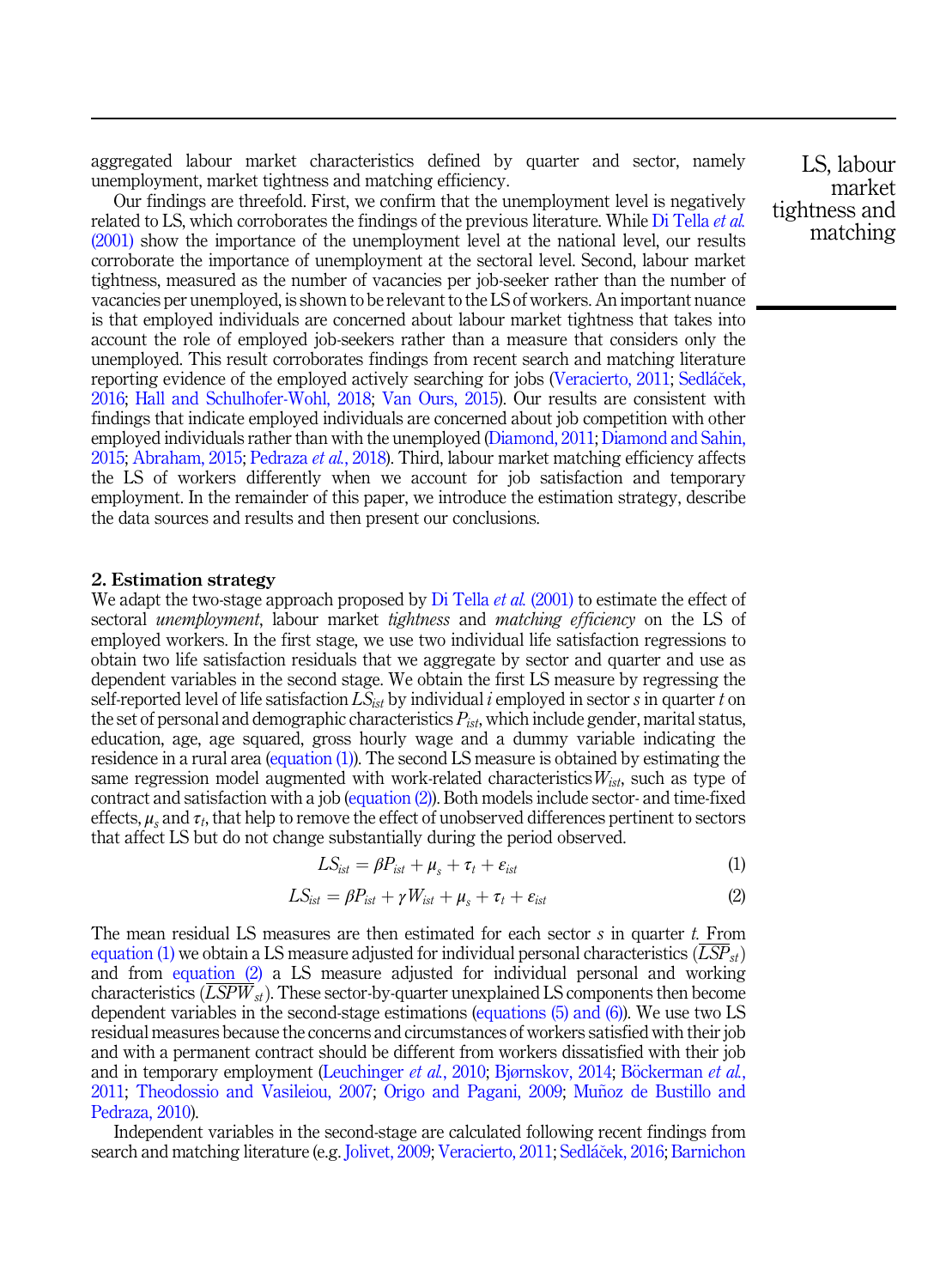[and Figura, 2015;](#page-10-0) [Pedraza](#page-12-0) et al., 2018) and include unemployment, labour market tightness and labour market matching efficiency. The conventional measure of labour market tightness is expressed as a ratio of vacancies per unemployed or  $\theta = V/U$  and captures the market power of workers. Higher values improve the prospects of job-seekers and hence should also improve their LS. Recent empirical literature on job-search and matching shows that employed workers are active job-seekers ([Gerritsen and Hoj, 2013;](#page-11-0) [Kahn, 2012](#page-11-0); [Pedraza](#page-12-0) et al.[, 2018\)](#page-12-0) and that during loose labour market periods employers respond by hiring employed rather than unemployed job applicants [\(Van Belle](#page-12-0) *et al.*, 2018). Employed workers actively looking for a job compete with other employed workers rather than with the pool of unemployed ([Diamond, 2011;](#page-11-0) [Diamond and Sahin, 2015\)](#page-11-0). Following this literature, we propose an alternative measure of labour market tightness that additionally accounts for employed job-seekers, expressed as a ratio of vacancies per number of job-seekers, or  $\theta' = V/IS$ . The group of job-seekers includes the unemployed, who by definition are actively looking for a job, and employed workers actively looking for a job. Since information about employed job-seekers is not readily available  $[1]$ , we take the number of workers with tenure below 12 months as a good proxy of employed job-seekers in the Dutch labour market, as proposed by [Pedraza](#page-12-0) et al. (2018). This is consistent with findings indicating that differences in job-search attitudes among the employed are primarily defined by job tenure spells ([Gerritsen and Hoj, 2013](#page-11-0); [Kahn, 2012](#page-11-0)).

Finally, *matching efficiency* is obtained by calculating the labour market matching function. Vacancies, posted by firms looking for workers, and workers looking for jobs meet in the labour market. The matching function is widely used in labour economics and macroeconomic modelling to capture the labour market matching process and its frictions. The standard estimation of the matching function (3) is based on the log-linear model with a Cobb–Douglas functional form ([Pissarides, 2000;](#page-12-0) [Petrongolo and Pissarides, 2001\)](#page-12-0) as follows:<br>
Log $(H_{s,t}) = \log(\lambda_{s,t}) + \beta_1 \log(U_{s,t-1}) + \beta_2 \log(V_{s,t-1}) + \omega_t$  (3)

$$
Log(H_{s,t}) = log(\lambda_{s,t}) + \beta_1 log(U_{s,t-1}) + \beta_2 log(V_{s,t-1}) + \omega_t
$$
\n(3)

where the number of hires  $(H_{s,t})$  in sector s in period t is explained by the stock of unemployed  $(U_{s,t-1})$  and the stock of vacancies  $(V_{s,t-1})$  in that sector in period t-1. From equation (3) we could obtain a measure of  $\lambda_{s,t}$ , the efficiency of the matching process that allocates unemployed workers to vacancies in sector  $s$  in period  $t$ . The matching process is more efficient  $(\lambda)$  is higher) when geographical location, skills and other characteristics of workers match those demanded by firms. The standard matching function assumes that the stock of the unemployed and vacancies are, respectively, accurate measures of labour demand and supply [\(Pissarides, 2000](#page-12-0); [Petrongolo and Pissarides, 2001](#page-12-0)). Similarly to labour market tightness, the literature shows that omitting employed job-seekers produces an omitted variable bias when estimating matching efficiency ([Jolivet, 2009](#page-11-0); [Veracierto, 2011;](#page-13-0) [Sedl](#page-12-0)áček, [2016;](#page-12-0) [Pizzinelli and Speigner, 2017\)](#page-12-0). For example, omitting employed job-seekers from the matching function estimation may overestimate matching efficiency and lead to an erroneous conclusion about the presence of constant returns to scale in the matching process and how hires generate outflow from unemployment [\(Barnichon and Figura, 2015;](#page-10-0) [Pedraza](#page-12-0) *et al.*, 2018). A suggested estimation of the matching efficiency accounts for heterogeneities in both sides of the labour market, such as different types of job-seekers and vacancies ([Jolivet, 2009\)](#page-11-0). By following the approach of [Pedraza](#page-12-0) et al. (2018) and [Jolivet \(2009\)](#page-11-0), we estimate the alternative measure of matching efficiency  $\lambda'_{s,t}$  from a matching function that uses labour supply  $(S_{s,t})$ and labour demand  $(D_{s,t})$  measures defined as follows:

$$
S_{s,t} = U_{s,t-1} + newU_{s,t} + newentrantsUs, t + Short term E_{s,t} + I_{s,t}
$$

$$
D_{s,t} = V_{s,t-1} + newV_{s,t} - cancelV_{s,t}
$$

<span id="page-3-0"></span>IJM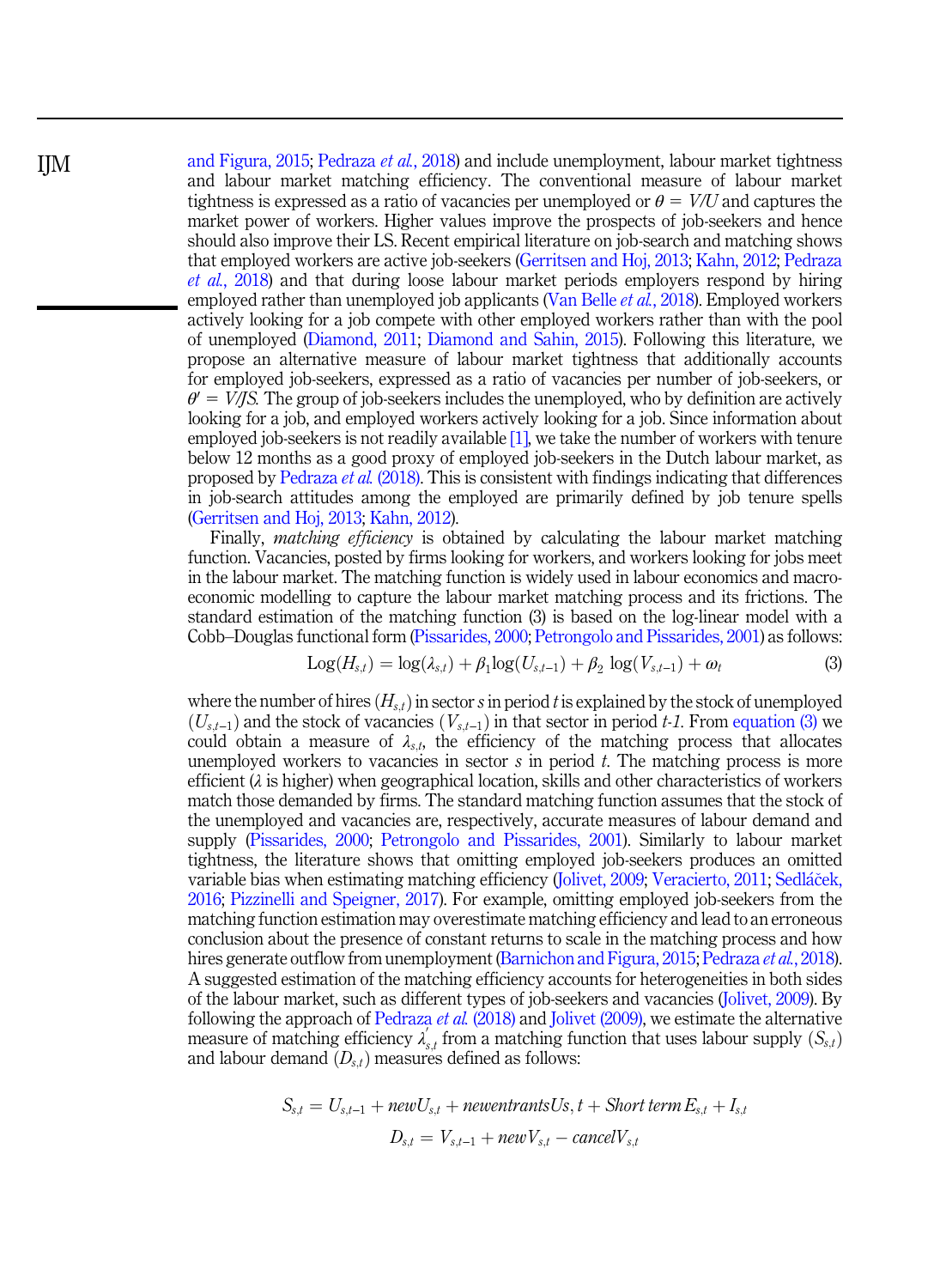<span id="page-4-0"></span>where  $S_{s,t}$  refers to labour supply that captures a pool of job-seekers in sector s in period t. It is calculated by adding the following to the number of unemployed workers at the end of the period t-1  $(U_{s,t-1})$ , the number of workers that enter unemployment during the first month of period t (new $U_{s,t}$ ), plus unemployed workers without a sector that are considered to be new entrants and re-entrants in the labour force (newentrants $U_{s,t}$ ) (see [Appendix 2\)](#page-13-0), plus the number of short-term employed workers that have found their current job during the last year (Shortterm $E_{s,t}$ ), plus a proportion of inactive workers that have worked before in that sector and that may generate hires as they can re-enter the labour force  $(I_{st})$ . The labour demand  $D_{s,t}$  refers to a pool of posted vacancies in sector s in period t. The measure is calculated by adding the number of posted vacancies in the period  $t$ -1  $(V_{s,t-1})$ , the new vacancies posted in the period  $t$  (new  $V_{s,t}$ ) and subtracting the number of vacancies removed in the period  $t$ . We then proceed with the augmented specification of the matching function to estimate labour market matching efficiency  $\lambda_{s,t}^{'}$ :

$$
Log(H_{s,t}) = log(\lambda'_{s,t}) + \beta_1 log(S_{s,t}) + \beta_2 log(D_{s,t}) + \omega_{s,t}
$$
\n(4)

In the second stage, we evaluate the role of *unemployment*, labour market *tightness* and *matching efficiency* variables on  $\overline{LSP}_{st}$  and  $\overline{LSPW}_{st}$ . The regression model in the second-stage takes the following form:

$$
\overline{LSP}_{s,t} = \alpha_1 U_{s,t} + \alpha_2 \theta_{s,t} + \alpha_3 \theta'_{s,t} + \alpha_4 \lambda'_{s,t} + \mu_s + \tau_t + \theta_{s,t}
$$
(5)

$$
\overline{LSPW}_{s,t} = \alpha_1 U_{s,t} + \alpha_2 \theta_{s,t} + \alpha_3 \theta'_{s,t} + \alpha_4 \lambda'_{s,t} + \mu_s + \tau_t + \theta_{s,t}
$$
(6)

The error term includes sector- and time-fixed effects to account for period-specific and sector-specific changes. Table 1 includes a description of all variables in the first and second stages. We include descriptive statistics of variables in the first-stage equation in [Table A2](#page-13-0) in Appendix 1.

| Variables used in the first stage                                                        |                        |                                                                                                               |                        |
|------------------------------------------------------------------------------------------|------------------------|---------------------------------------------------------------------------------------------------------------|------------------------|
| Dependent                                                                                | $LS_{ist}$             | Self-reported level of life satisfaction by individual <i>i</i> employed in sector <i>s</i> in                |                        |
| variables                                                                                |                        | quarter t. Source: WageIndicator                                                                              |                        |
| Independent<br>variables                                                                 | $P_{ist}$              | Personal characteristics: gender, marital status, education, age, gross hourly<br>wage. Source: WageIndicator |                        |
|                                                                                          | $W_{ist}$              | Work characteristics: job satisfaction, type of contract. Source:                                             |                        |
|                                                                                          |                        | WageIndicator                                                                                                 |                        |
| Variables used in the second stage                                                       |                        |                                                                                                               |                        |
| Dependent                                                                                | $LSPW_{s,t}$           | Sector-by-quarter life satisfaction component not explained by personal and                                   |                        |
| variables                                                                                |                        | work characteristics. Estimated from equation (2)                                                             |                        |
|                                                                                          | $\overline{LSP}_{s,t}$ | Sector-by-quarter life satisfaction component not explained by personal                                       |                        |
|                                                                                          |                        | characteristics. Estimated from equation (1)                                                                  |                        |
| Independent                                                                              | $U_{s,t}$              | Sector-by-quarter unemployment calculated from LFS based on the sector of                                     |                        |
| variables                                                                                |                        | last employment of the unemployed                                                                             |                        |
|                                                                                          | $\theta_{s,t}$         | Conventional labour market <i>tightness</i> calculated as $\theta_{s,t} = V_{s,t}/U_{s,t}$ by sector          |                        |
|                                                                                          |                        | and quarter. Data source: CBS for vacancy data and LFS for sectoral                                           |                        |
|                                                                                          |                        | unemployment                                                                                                  |                        |
|                                                                                          | $\theta_{s,t}^{'}$     | Alternative labour market <i>tightness</i> calculated as $\theta_{s,t}^{'} = V_{s,t}/JS_{s,t}$ by sector      |                        |
|                                                                                          |                        | and quarter. The number of job-seekers is obtained from LFS as the sum of                                     |                        |
|                                                                                          |                        | unemployed and the employed workers with tenure below 12 months                                               | Table 1.               |
|                                                                                          | $\lambda^{'}_{s,t}$    | Alternative measure of <i>matching efficiency</i> by sector and quarter estimated                             | Description of first-  |
|                                                                                          |                        | from equation $(4)$                                                                                           | stage and second-stage |
| <b>Source(s):</b> WageIndicator, Labour Force Survey (LFS), Netherlands Statistics (CBS) | variables              |                                                                                                               |                        |
|                                                                                          |                        |                                                                                                               |                        |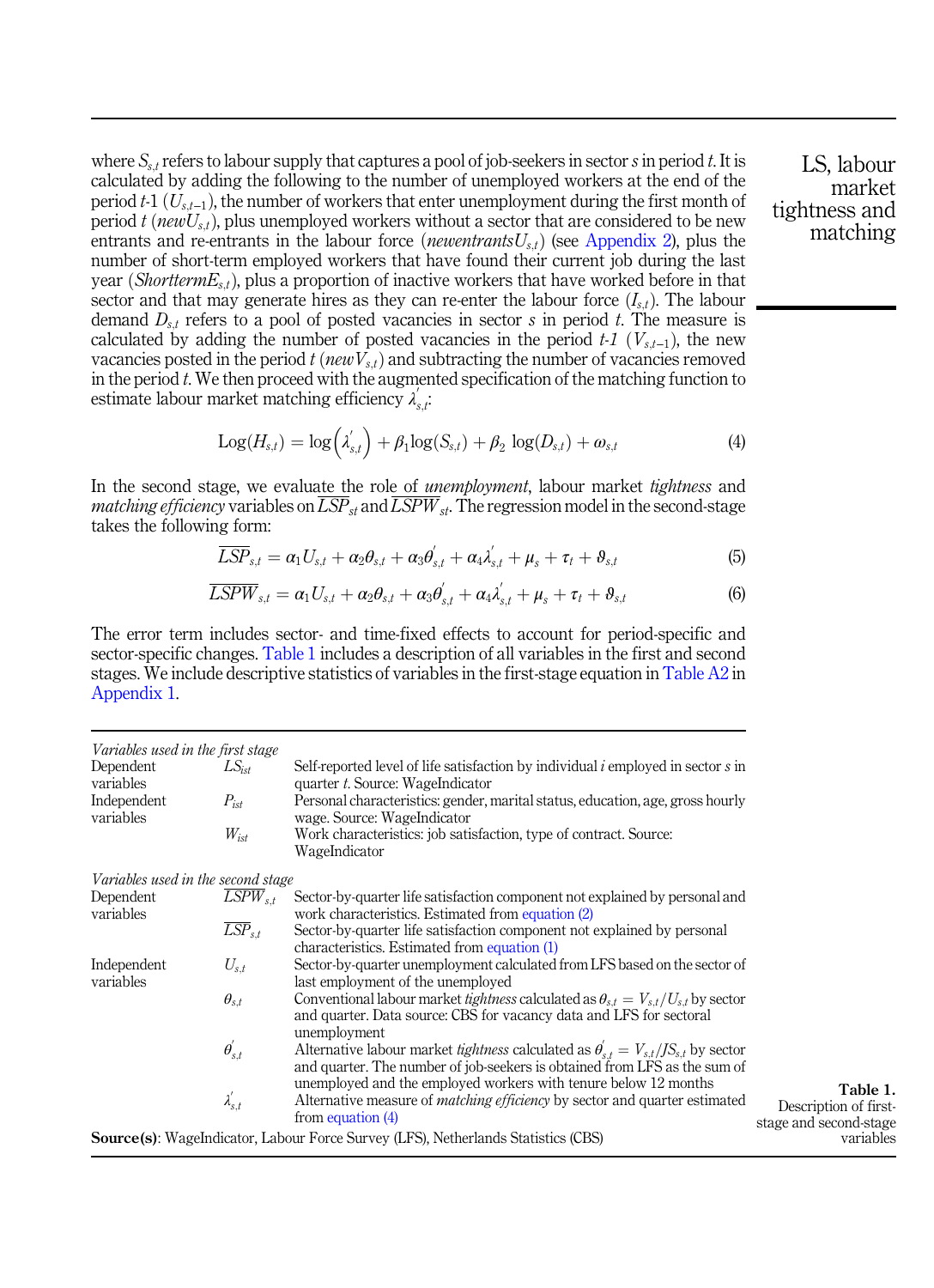# 3. Data and results

IJM

The empirical analysis in this paper combines several data sources. Individual data for life satisfaction variables are taken from the WageIndicator database; statistics on unemployment, newly employed, and job-seekers are sourced from the Labour Force Survey (LFS); and vacancy data are taken from Netherlands Statistics (CBS).

To construct the measure of LS, we use individual data obtained from a web-survey published on the websites of WageIndicator Foundation [\(Tijdens and Osse, 2016\)](#page-12-0). The use of web data to study labour market topics is gaining an increasing role [\(Kurekov](#page-11-0)á et al.[, 2015\)](#page-11-0). The Dutch website is called "Loonwijzer" and is well-visited, reaching almost two million visitors per year. The website provides frequently-searched information about job-related content, such as labour law, minimum wages, cost of living, wages of celebrities and a free "salary check" with information about wages in the peer group. In return for the free information, web visitors are encouraged to complete a web-survey related to wages and working conditions. The survey also includes a question on satisfaction with life as a whole on a 10-point scale where 1 is "dissatisfied" and 10 is "satisfied". Because the questionnaires are collected continuously and in large numbers, it allows for a consistent measure of LS by quarter and sector. Our sample includes more than 100,000 valid observations (i.e. respondents who completed the online questionnaire) collected in the Netherlands between 2007 and 2014. The web survey is a non-probability sample, but thanks to the large sample size, the data can be considered representative of the Dutch workforce in several dimensions. Of the total respondents in the sample, 43% are women, 35% have tertiary and 46% secondary education, the average age is 36, about 43% are married and 29% live in a rural area [\[2\].](#page-10-0) The literature shows that some groups of Dutch workers, such as older and low-educated workers, may be underrepresented in WageIndicator ([Pedraza](#page-12-0) et al., 2007, [2010](#page-12-0); [Steinmetz](#page-12-0) *et al.*, 2014; [Tijdens](#page-12-0) *et al.*, 2014). However, the literature also shows that the elasticities of salary regressions estimated using WageIndicator are not statistically different from those estimated using a random sample from official statistics like the Structures of Earnings Survey or EU Study of Income and Living Conditions survey ([Pedraza](#page-12-0) et al., 2010; [Fabo and Kahanec, 2018](#page-11-0)). The WageIndicator database has also been proved to be consistent in studying the LS of workers in different domains [\(Guzi and Pedraza, 2015\)](#page-11-0) and job insecurity (Muñoz de Bustillo and Pedraza,  $2010$ ). [Table 2](#page-6-0) reports the results of the estimations of [equations \(1\) and \(2\).](#page-2-0)

We checked whether the OLS regression quantitatively produced the same substantive conclusions as an ordered probit regression. The estimates from the regression were also consistent with the results from the literature, and estimated coefficients of the microeconometric equations had the expected sign: higher education, being married, having a better salary, a permanent contract and being satisfied with one's job have a positive impact on reported LS. The large sample size and the continuous nature of the sample made it possible to organise residuals by quarters and 14 sectors (see [Table A1](#page-13-0) in the Appendix for sector classification). The sectoral approach is commonly used in the search and matching literature ([Broersma and Van Ours, 1999\)](#page-10-0). Although one of the limitations of this approach is the assumption that job-seekers look for a job and explore search and matching circumstances within the same sector, there is some evidence of a job-search across different sectors ([Abraham, 2015](#page-10-0)) [\[3\]](#page-10-0).

The literature shows that job-search attitudes differ by job tenure spells ([Gerritsen and](#page-11-0) [Hoj, 2013](#page-11-0)), with the longer workers have been employed, the lower their search intensity ([Kahn, 2012](#page-11-0)). As workers with longer tenures and permanent contracts are better protected and have higher severance rights, they are less likely to be fired or leave their jobs and therefore to become active job-seekers. These findings motivate the use of short-term employed workers as a proxy of employed job-seekers in the calculation of labour market tightness  $\theta'$  ([Pedraza](#page-12-0) *et al.*, 2018).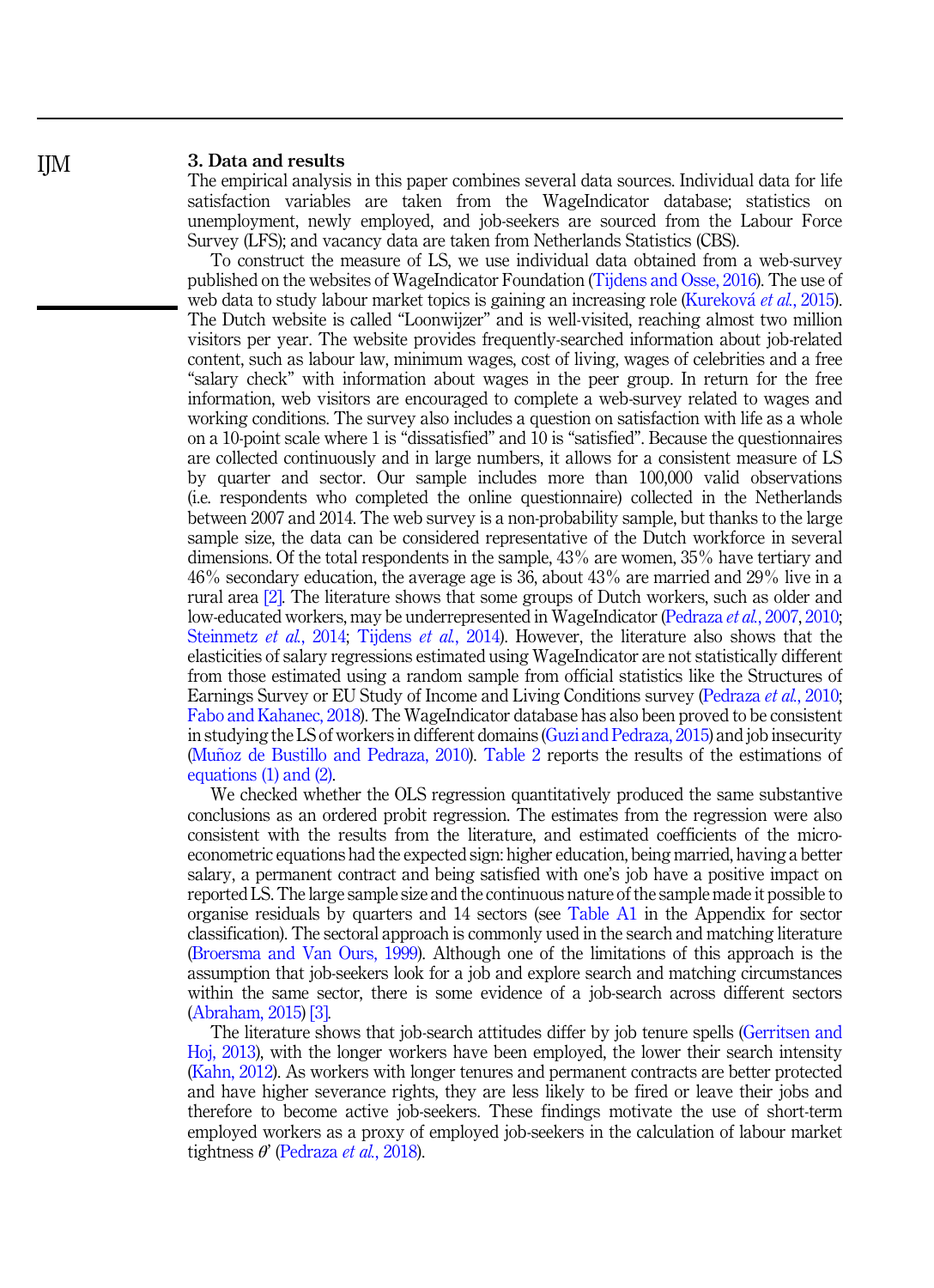<span id="page-6-0"></span>

| Variables                                                                                                                                                                                                                                                          | $LS_{ist}$<br>(1)                                                                                                                                                                                                                                                                           | $LS_{ist}$<br>(2)                                                                                                                                                                                                                                                  | LS, labour<br>market<br>tightness and                                                      |
|--------------------------------------------------------------------------------------------------------------------------------------------------------------------------------------------------------------------------------------------------------------------|---------------------------------------------------------------------------------------------------------------------------------------------------------------------------------------------------------------------------------------------------------------------------------------------|--------------------------------------------------------------------------------------------------------------------------------------------------------------------------------------------------------------------------------------------------------------------|--------------------------------------------------------------------------------------------|
| Personal and demographic characteristics<br>Gender<br>Widowed<br>Divorced<br>Never married<br>Edu ISCED 2<br>Edu ISCED 3-4<br>Edu ISCED 5<br>Edu ISCED 6<br>Age<br>Age square /100<br>Rural residence<br>Gross hourly wage (log)                                   | $0.040***(0.01)$<br>$-0.742***(0.061)$<br>$-0.488***(0.018)$<br>$-0.374***(0.012)$<br>$0.209***(0.037)$<br>$0.288***(0.037)$<br>$0.443***(0.037)$<br>$0.464***(0.068)$<br>$-0.078***$ (0.003)<br>$0.084***(0.004)$<br>$0.105***(0.01)$<br>$0.170***$ (0.008)                                | $0.077***(0.01)$<br>$-0.689***$ (0.061)<br>$-0.451***$ (0.017)<br>$-0.311***$ (0.012)<br>$0.148***$ (0.038)<br>$0.203***(0.037)$<br>$0.343***$ (0.037)<br>$0.355***(0.067)$<br>$-0.071***$ (0.003)<br>$0.078***$ (0.004)<br>$0.074***(0.01)$<br>$0.121***$ (0.008) | matching                                                                                   |
| Work characteristics<br>Job satisfaction (1-5)<br>Permanent contract<br>Quarter dummies<br>Year dummies<br>Sector dummies<br>Constant<br>N<br>$R^2$<br><b>Source(s):</b> WageIndicator data 2007-2014<br>parentheses. * $p < 0.1$ ; ** $p < 0.05$ ; *** $p < 0.01$ | Yes<br>Yes<br>Yes<br>$8.233***(0.083)$<br>112122<br>0.030<br><b>Note(s)</b> : LS responses are measured from 1 to 10, where 1 is "dissatisfied" and 10 is "satisfied". Reference<br>groups: for marital status is Married; for education is Primary education (ISCED 1). Standard errors in | $0.377***$ (0.004)<br>$0.158***(0.011)$<br>Yes<br>Yes<br>Yes<br>$6.84***(0.085)$<br>99152<br>0.111                                                                                                                                                                 | Table 2.<br>Individual life<br>satisfaction<br>estimations of<br>equations $(1)$ and $(2)$ |

Matching efficiency relates to the ability of labour markets to match job-seekers to vacant jobs. We estimate matching efficiency  $(\lambda'_{s,t})$  from [equation \(4\)](#page-4-0) by using the aforementioned Matching efficiency relates to the ability of labour markets to match job-seekers to vacant<br>jobs. We estimate matching efficiency  $(\lambda'_{s,t})$  from equation (4) by using the aforementioned<br>more accurate measures of labour su hires, taken from the LFS, encompasses workers employed in a reference week who started work within the previous three months [\[4\]](#page-10-0). Sectoral unemployment is calculated from the LFS based on the sector of the last employment of the unemployed. The unemployed workers without employment history (e.g. mainly young people and workers re-entering the labour force after inactivity) are distributed to sectors proportionally based on the employment size of the sector (see [Appendix 2](#page-13-0) for more details). The vacancy data from the CBS includes the stock of vacancies reported quarterly by employers. The labour supply measure is augmented to include employed workers who search for a job. Here we use a similar assumption as for labour market tightness and include short-term employed workers, for less than 12 months, as part of labour supply in [equation \(4\).](#page-4-0) The labour demand measure is calculated by summing the total stock of vacancies with the new vacancies posted and subtracting the removed vacancies in that quarter. In summary, we follow stylised facts from the literature to obtain robust estimates of matching efficiency and a labour market tightness measure that is relevant to employed workers. [Table 3](#page-7-0) displays the estimation results of the matching function specifications  $(3)$  and  $(4)$ . Column 1  $(2)$  presents the estimation of the standard matching function (augmented specification of the matching function). Both estimations show a good fit in terms of the R-squared measure. According to recent literature, the traditional specification in Column 1 leads to biased estimates. The augmented specification fits the data better and adjusts better to the business cycle and displays constant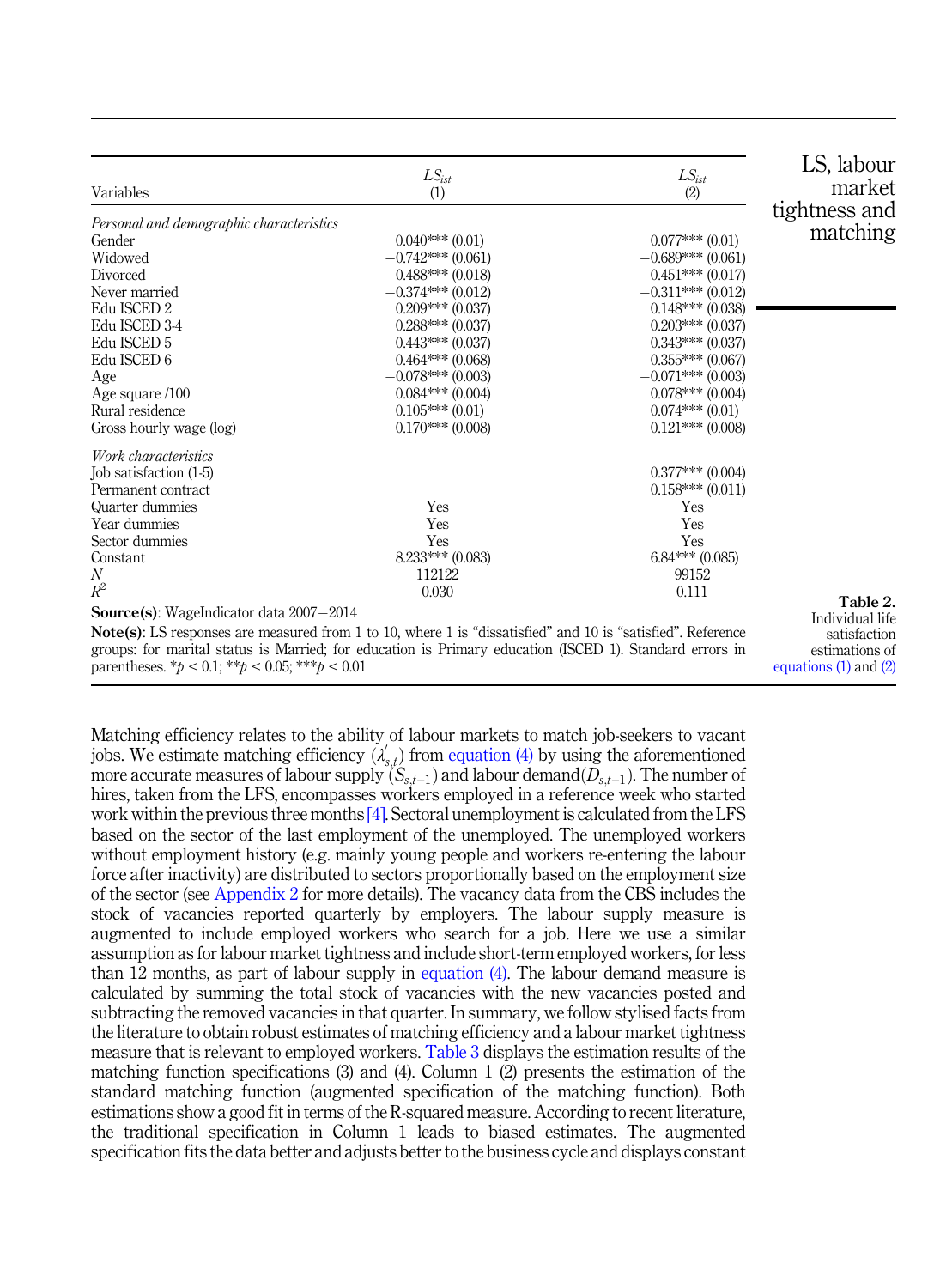<span id="page-7-0"></span>

| ЦM                                                                           |                                                                                                                                                                                                                                                                                                                                                                                                    | $ln H_{s,t}$<br>Estimated from equation (3)<br>(1) | $ln H_{s,t}$<br>Estimated from equation (4)<br>(2) |
|------------------------------------------------------------------------------|----------------------------------------------------------------------------------------------------------------------------------------------------------------------------------------------------------------------------------------------------------------------------------------------------------------------------------------------------------------------------------------------------|----------------------------------------------------|----------------------------------------------------|
|                                                                              | $\ln V_{s,t-1}$<br>$\ln U_{s,t-1}$                                                                                                                                                                                                                                                                                                                                                                 | $0.614***(0.038)$<br>$0.200***(0.030)$             |                                                    |
|                                                                              | $ln D_{s,t}$<br>$\ln S_{s,t}$                                                                                                                                                                                                                                                                                                                                                                      |                                                    | $0.273***(0.037)$<br>$0.736***(0.039)$             |
|                                                                              | Quarter dummies                                                                                                                                                                                                                                                                                                                                                                                    | Yes                                                | Yes                                                |
|                                                                              | Year dummies<br>Constant                                                                                                                                                                                                                                                                                                                                                                           | Yes<br>$3.294***(0.032)$                           | <b>Yes</b><br>$-0.562***(0.183)$                   |
|                                                                              | N<br>$R^2$                                                                                                                                                                                                                                                                                                                                                                                         | 714<br>0.862                                       | 733<br>0.904                                       |
| Table 3.<br>Matching function<br>estimations of<br>equations $(3)$ and $(4)$ | <b>Source(s): LFS and CBS</b><br><b>Note(s)</b> : Dependent variable is the number of new hires approximated by workers who started work<br>within the previous three months. $S_{s,t}$ and $D_{s,t}$ calculated as explained in section 2. Estimation Strategy<br>(Pedraza <i>et al.</i> , 2018). Standard errors in parentheses. $*$ <i>b</i> < 0.1; $**$ <i>b</i> < 0.05; $***$ <i>b</i> < 0.01 |                                                    |                                                    |

returns to scale, which is a cornerstone assumption in unemployment equilibrium models ([Pedraza](#page-12-0) et al., 2018; [Pissarides, 2000\)](#page-12-0) [\[5\].](#page-10-0) The elasticity of the matching function with respect to labour supply (0.74) ranks among the highest estimates found in the literature ([Petrongolo](#page-12-0) [and Pissarides, 2001](#page-12-0)). The elasticity with respect to labour demand (0.27) is smaller than estimates found in the literature but similar to some studies [\(Jolivet, 2009](#page-11-0)). The sum  $0.74 + 0.27$  implies the constant returns to scale. We proceed with the augmented specification to estimate labour market matching efficiency  $\lambda'_{s,t}$  for the second stage.

Results from the second stage are presented in Table 4. Dependent variables are the regression-corrected LS levels from the first-stage OLS regressions [\(Table 2](#page-6-0)). Estimates in the second column are based on a LS measure adjusted for individual characteristics (obtained from [equation \(1\)\)](#page-2-0) and estimates in the third column employ a LS measure adjusted for individual and working characteristics (obtained from [equation \(2\)](#page-2-0)), referred to as  $\overline{LSP}_{st}$  and  $\overline{LSPW}_{st}$ , respectively. The five-quarter moving averages of explanatory variables are used to smooth noise in the data. Note that [Di Tella](#page-12-0) *et al.* (2001) apply a three-year moving average on annual data.

| Variables                                                                          | $LSP_{st}$<br>(1)                                                                                                                                                                                                                                    | $LSPW_{st}$<br>(2) |
|------------------------------------------------------------------------------------|------------------------------------------------------------------------------------------------------------------------------------------------------------------------------------------------------------------------------------------------------|--------------------|
|                                                                                    | $-6.959***(1.421)$                                                                                                                                                                                                                                   | $-6.364***$ (1.33) |
|                                                                                    | $-0.057(0.042)$                                                                                                                                                                                                                                      | $-0.051(0.039)$    |
| $U_{s,t}$<br>$\theta_{s,t} = V_{s,t}/U_{s,t}$<br>$\theta_{s,t} = V_{s,t}/JS_{s,t}$ | $0.068***(0.021)$                                                                                                                                                                                                                                    | $0.048**$ (0.02)   |
|                                                                                    | $0.124**$ (0.06)                                                                                                                                                                                                                                     | 0.078(0.056)       |
| Quarter dummies                                                                    | Yes                                                                                                                                                                                                                                                  | <b>Yes</b>         |
| Year dummies                                                                       | Yes                                                                                                                                                                                                                                                  | Yes                |
| Sector dummies                                                                     | Yes                                                                                                                                                                                                                                                  | Yes                |
| Constant                                                                           | $0.502***(0.115)$                                                                                                                                                                                                                                    | $0.477***(0.107)$  |
| N                                                                                  | 373                                                                                                                                                                                                                                                  | 373                |
| Overall $R^2$                                                                      | 0.243                                                                                                                                                                                                                                                | 0.222              |
|                                                                                    | <b>Note(s)</b> : Models include fixed effects for year, quarter and sector. A five-quarter moving average centred at t-3<br>is applied to smooth the noise in the data. Standard errors in parentheses. * $p < 0.1$ ; ** $p < 0.05$ ; *** $p < 0.01$ |                    |

Table 4. Life satisfaction estimations of [equations \(5\)](#page-4-0) and [\(6\)](#page-4-0)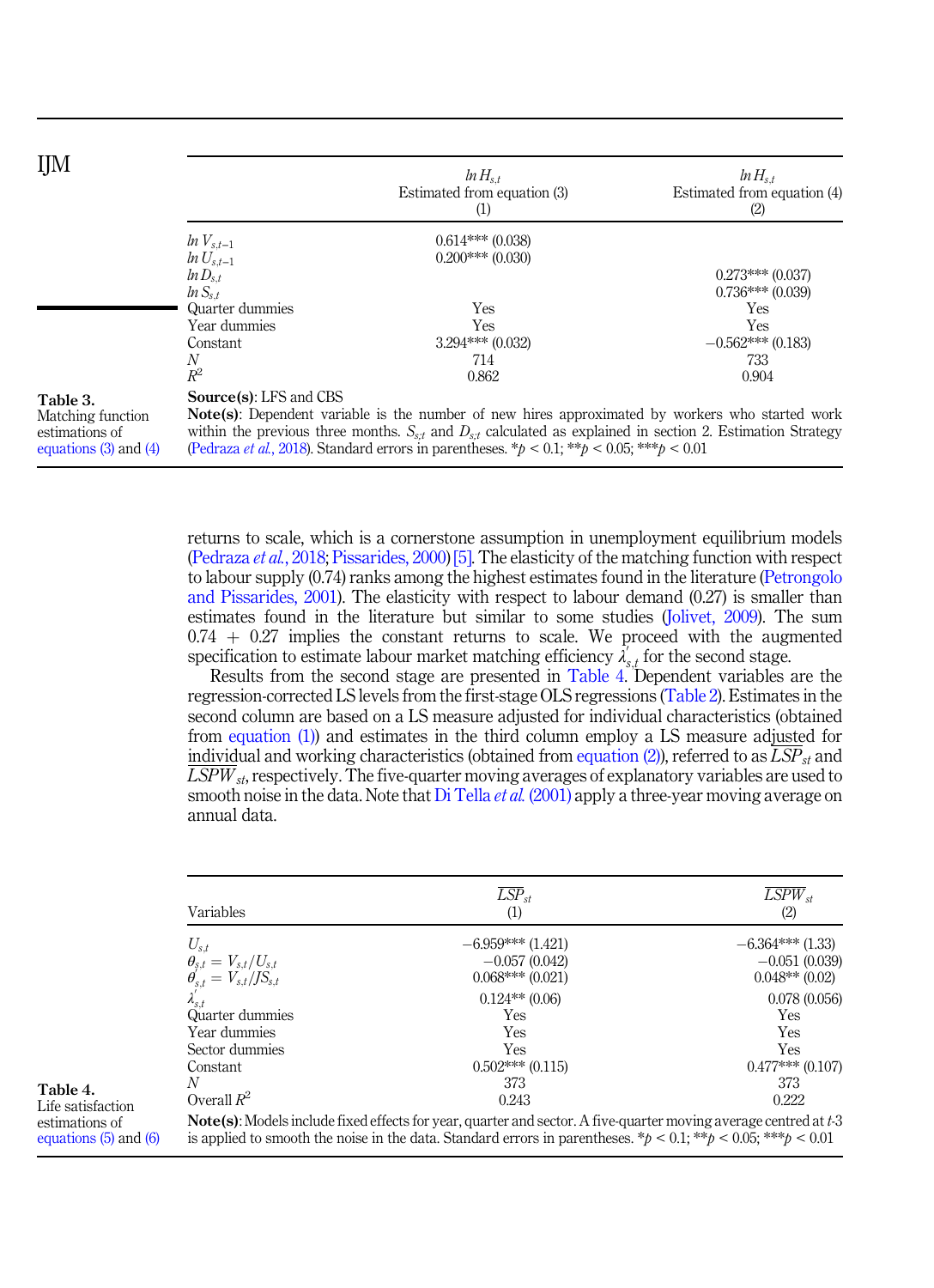Unemployment at sectoral levels displays a remarkably robust negative relationship to LS in both specifications. This means that the LS of employed workers is sensitive to the unemployment levels in their sector of activity, and this result is confirmed also for workers with a stable and satisfying job (third column where the LS measure is corrected for the type of contract and one's satisfaction with a job). This finding is consistent with the literature that documents the negative effect of national unemployment levels ([Di Tella](#page-12-0) *et al.*, 2001, [2003\)](#page-12-0) and proves the consistency of the sectoral approach. The estimates in [Table 4](#page-7-0) further demonstrate that temporary fluctuations of LS are sensitive to labour market circumstances driven by market power and matching efficiency. The employed are concerned about labour market circumstances, among other reasons, because many of them actively look for a job. This is consistent with the stylised fact in the search and matching literature ([Veracierto,](#page-13-0) [2011;](#page-13-0) [Sedl](#page-12-0)áček, 2016; [Hall and Schulhofer-Wohl, 2018](#page-11-0); [Van Ours, 2015](#page-12-0)). Estimates show that the conventional measure of labour market tightness, i.e. the number of vacancies per unemployed worker ( $\theta = V/U$ ), is not significant, but the alternative labour market tightness measure that accounts for employed job-seekers ( $\theta' = V/S$ ) is significant [\[6\].](#page-10-0) Employed individuals are concerned about job competition with employed rather than with unemployed individuals; labour market tightness is better described by  $\theta$  than  $\theta$ . This outcome is consistent with the observation that employers prefer to hire employed workers rather than unemployed individuals ([Diamond and Sahin, 2015](#page-11-0); [Van Belle](#page-12-0) et al., 2018), and thus employed job-seekers tend to compete with other employed job-seekers.

The estimate on  $\theta$  is significant in both specifications with different LS measures, indicating that labour market tightness is important to workers' LS regardless of their working conditions [\[7\]](#page-10-0). A higher ratio of vacancies per job-seeker may give workers more bargaining and market power, which may increase the LS of all workers and also those satisfied with their job.

The estimate on matching efficiency is significant and positive only in the model with the LS measure not adjusted for working conditions. It follows that efficiently-operating labour markets improve the LS of workers who are less satisfied with their job and in temporary employment. The potential explanation is that this group of workers is more likely to search for a job and the higher matching efficiency eases the job-search process.

#### 4. Conclusions

In this paper, we show that labour market circumstances measured by sectoral unemployment, matching efficiency and market tightness [\(Pissarides, 2000;](#page-12-0) [Petrongolo and](#page-12-0) [Pissarides, 2001\)](#page-12-0) are related to the LS of employed workers. Evidence from psychology shows that LS levels are stable in the long-term, and temporary variations occur due to external circumstances ([Lucas and Donnellan, 2007;](#page-11-0) [Lucas, 2007](#page-11-0)). The results of our study confirm our main hypothesis: A worker's LS is sensitive to labour market search and matching circumstances. The novelty of our approach is of interest to two streams of literature: life satisfaction and search and matching. As far as we know, no evidence of this relationship has been documented before. We also corroborate, at the sectoral level, results from the literature (e.g. [Di Tella](#page-12-0) et al., 2003) that a high unemployment rate has deleterious effects on workers' LS.

The way we calculate LS and labour market measures is very important to understanding our findings. Regarding LS measures, we assume that the concerns and circumstances of workers satisfied with their job and with a permanent contract are different from the concerns of dissatisfied workers and in temporary employment ([Leuchinger](#page-11-0) et al., 2010; [Bjørnskov,](#page-10-0) [2014;](#page-10-0) [B](#page-10-0)ö[ckerman](#page-10-0) et al., 2011; [Theodossiou and Vasileiou, 2007;](#page-12-0) [Origo and Pagani, 2009](#page-11-0); Muñoz de Bustillo and Pedraza, 2010). Therefore, we calculate two LS measures, the first accounting only for personal characteristics and the second also accounting for working conditions.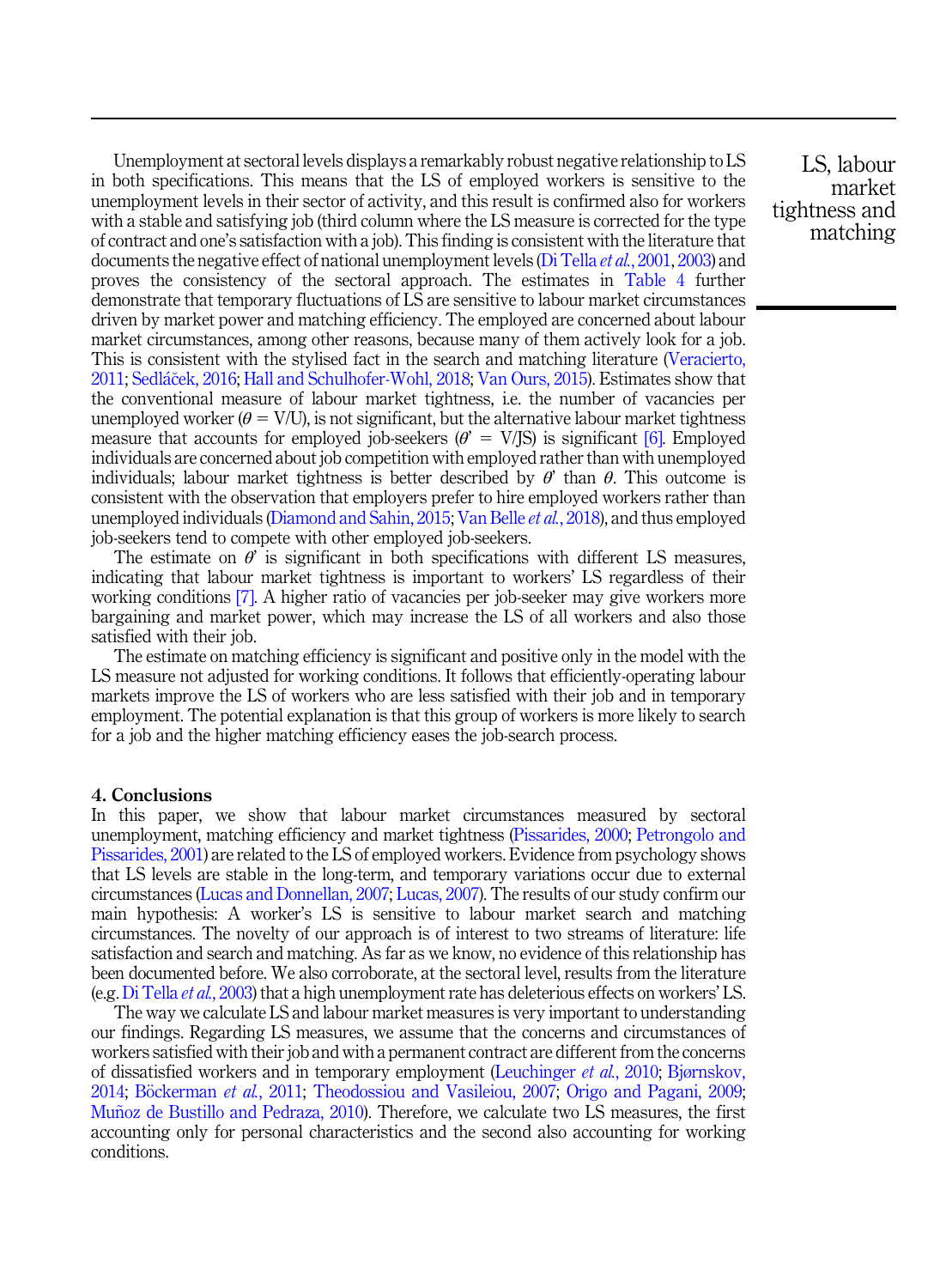<span id="page-9-0"></span>Regarding the calculation of labour market measures, we assume that employed and unemployed job-seekers face different search and matching circumstances and probably compete for different jobs. We base this assumption on empirical evidence that shows, for example, that employers generally prefer employed to unemployed job applicants [\(Diamond,](#page-11-0) 2011; Diamond and Sahin, 2015; [Van Belle](#page-12-0) et al., 2018). The calculated labour market tightness and matching efficiency build upon recent findings in the search and matching literature ([Veracierto, 2011;](#page-13-0) [Hall and Schulhofer-Wohl, 2018;](#page-11-0) [Van Ours, 2015;](#page-12-0) [Abraham, 2015](#page-10-0); [Barnichon and Figura, 2015\)](#page-10-0). Accordingly, we first broaden the definition of job-seekers to construct an alternative measure of labour market tightness. Second, in order to incorporate labour force heterogeneity and the role of employed job-seekers, we expand the standard matching function by using more accurate definitions of labour supply and demand [\(Jolivet,](#page-11-0) [2009;](#page-11-0) [Sedl](#page-12-0)áč[ek, 2016;](#page-12-0) [Pedraza](#page-12-0) *et al.*, 2018).

Our findings imply that when there are more vacant jobs per job-seeker and higher matching efficiency, workers' LS is also higher. A higher number of vacancies per job-seeker increases the bargaining power of every worker, regardless of whether they are satisfied with their job and have a permanent contract. Therefore, the positive relationship holds for both LS measures. Labour market matching efficiency is related only with the LS measure that does not account for working conditions. A possible interpretation is that workers who are less satisfied with their job and in temporary employment are more likely to look for another job ([Gerritsen and Høj, 2013\)](#page-11-0). More research is required before reaching additional conclusions at the individual level. Further explorations may use alternative aggregate indicators of LS controlling for different interactions of working conditions and types of contracts.

Our findings have relevant policy implications. Fiscal expansion policy measures that increase the number of vacancies and activate demand for labour have the potential to improve the LS of the entire employed population. If the number of vacancies per job-seeker increased, employed job-seekers would have more chances to find their match, and employed individuals not looking for a job would be in a better position to negotiate their current wages and conditions. Measures to improve the efficiency of job-matching, ranging from education and training aimed at better matching labour demand and workers' skills to reducing information frictions, e.g. by supporting match-making technologies, have probably a stronger effect on the well-being of job-seekers. Note, for example, that the capacity to convert texts from job ads into structured vacancy data has largely increased (Chala et al.[, 2018\)](#page-11-0) which offers relevant information for education and training. These strategies can focus on reinforcing the automation-proof skills of job-seekers reducing job insecurity and concerns of workers being replaced by machines [\(Coupe, 2019](#page-11-0)).

Despite the strengths and novelty of the current study, it has limitations that should be noted and taken into consideration in future research. First, although the sectoral approach is commonly used in the search and matching literature ([Broersma and Van Ours, 1999](#page-10-0)), it implies assuming that job-seekers look for a job and explore search and matching circumstances within the sector in which they are currently working. There is evidence that a job-search is very often conducted across different sectors ([Abraham, 2015\)](#page-10-0). Second, the paper focuses on employed workers and the conclusion cannot be extrapolated to the whole labour force. Finally, we have explored a specific country during a specific period. Our future research efforts will focus on testing the consistency of the above findings when exploring other countries and other aggregation levels beyond the sectoral approach.

#### **Notes**

1. LFS includes a question about seeking a job (SEEKWORK cf. LFS user's guide). Because of the sample size, data obtained from aggregating that variable by sector and by quarter are "not publishable" and are statistically unreliable according to EU-LFS publishing guidelines.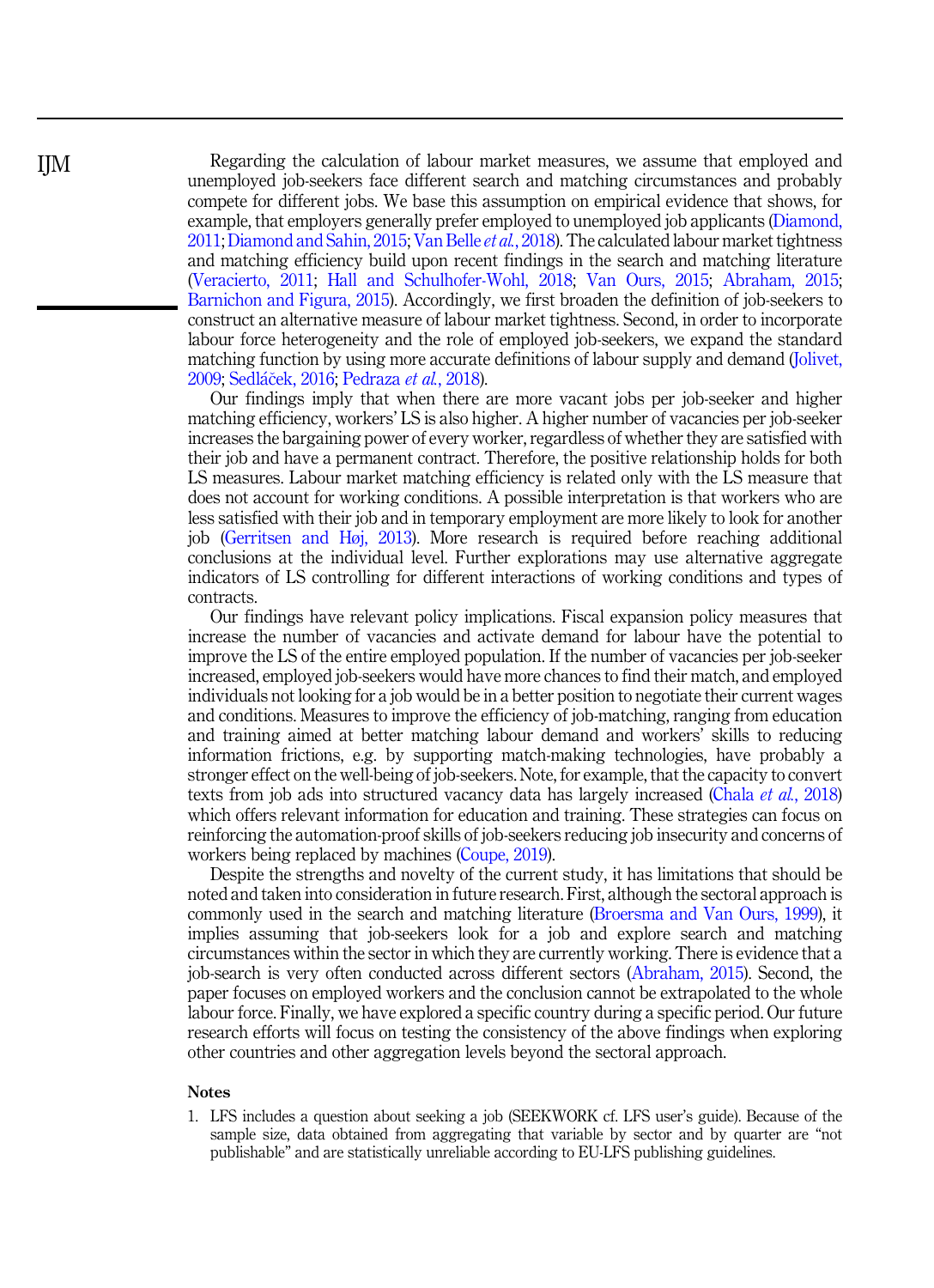- <span id="page-10-0"></span>2. Based on the pooled LFS 2007–2014, the population of employed workers in the Netherlands has an average age of 40 years, 47% of women, 61% married, 32% tertiary educated and 45% living outside of densely populated areas.
- 3. In general, there are two approaches to construct a country panel. The sectoral approach assumes that a worker previously employed in a sector will look for a job in that sector. The regional approach assumes that a worker previously employed in a region will look for a job in that region. Both approaches can be criticised due to workers' mobility between sectors and regions. We prefer the sectoral approach for three reasons. First, we have access to vacancy data distinguished by sectors but not by regions. Statistics Netherlands (CBS) suggested the use of sectoral vacancy data ([Pedraza](#page-12-0) et al. [2018,](#page-12-0) [2019\)](#page-12-0). Second, studies that estimate matching functions in the Netherlands follow the sectoral approach (Broersma and Van Ours, 1999). Third, the sectoral approach facilitates the comparison with other studies estimating the matching function and the interpretation of results. Looking at employed individuals who changed employment in the last 12 months in Dutch LFS (pooled 2007–2014 sample) it follows that around 60% of employment changes occurred within the same sector. Percentages are higher for workers in the public sector and construction.
- 4. In the LFS, employed individuals can be distinguished by tenure categories: 3–5 months, 6– 12 months, 1–2 years and more than 2 years. We use tenure less than 3 months to identify new hires.
- 5. [Equation \(3\)](#page-3-0) suffers from omitted variables bias because it does not account for heterogeneities among job-seekers and vacancies. Elasticities of hires with respect to unemployed are procyclical while elasticities with respect to short-term employed are countercyclical. Similarly, elasticities among different types of vacancies differ and change with the business cycle. This is the reason why more accurate measures display more stable results through time. Constant returns to scale imply that if the number of job-seekers and vacancies increases, the number of hires increases proportionally, which is generally accepted in theoretical models.
- 6. We checked that this finding remains valid if we include two indicators of labour market tightness separately. To keep the presentation of results concise, we prefer to include both indicators simultaneously. Results are available from the authors upon request.
- 7. Estimating the model separately by gender, we confirm that conventional labour market tightness is not significant in any model. The unemployment is significant for men and alternative tightness and matching efficiency is significant for women at the  $1\%$  level.

## References

- Abraham, K.G. (2015), "Is skill mismatch impeding US economic recovery?", Industrial and Labor Relations Review, Vol. 68 No. 2, pp. 291-313.
- Akay, A., Constant, A., Giulietti, C. and Guzi, M. (2017), "Ethnic diversity and well-being", Journal of Population Economics, Vol. 30 No. 1, pp. 265-306.
- Barnichon, R. and Figura, A. (2015), "Labor market heterogeneity and the aggregate matching function", American Economic Journal: Macroeconomics, Vol. 7 No. 4, pp. 222-249.
- Biswas-Diener, R., Kashdan, T.B. and King, L.A. (2009), "Two traditions of happiness research, not two distinct types of happiness", The Journal of Positive Psychology, Vol. 4 No. 3, pp. 208-211, doi: [10.1080/17439760902844400](https://doi.org/10.1080/17439760902844400).
- Bjørnskov, C. (2014), "Do economic reforms alleviate subjective well-being losses of economic crises?", Journal of Happiness Studies, Vol. 15 No. 1, pp. 163-182.
- Blanchflower, D.G., Bell, D.N., Montagnoli, A. and Moro, M. (2014), "The happiness trade-off between unemployment and inflation", *Journal of Money, Credit, and Banking*, Vol. 46 No. S2, pp. 117-141.
- Böckerman, P., Ilmakunnas, P. and Johansson, E. (2011), "Job security and employee well-being: evidence from matched survey and register data", *Labour Economics*, Vol. 18 No. 4, pp. 547-554.
- Broersma, L. and Van Ours, J.C. (1999), "Job searchers, job matches and the elasticity of matching", Labour Economics, Vol. 6 No. 1, pp. 77-93.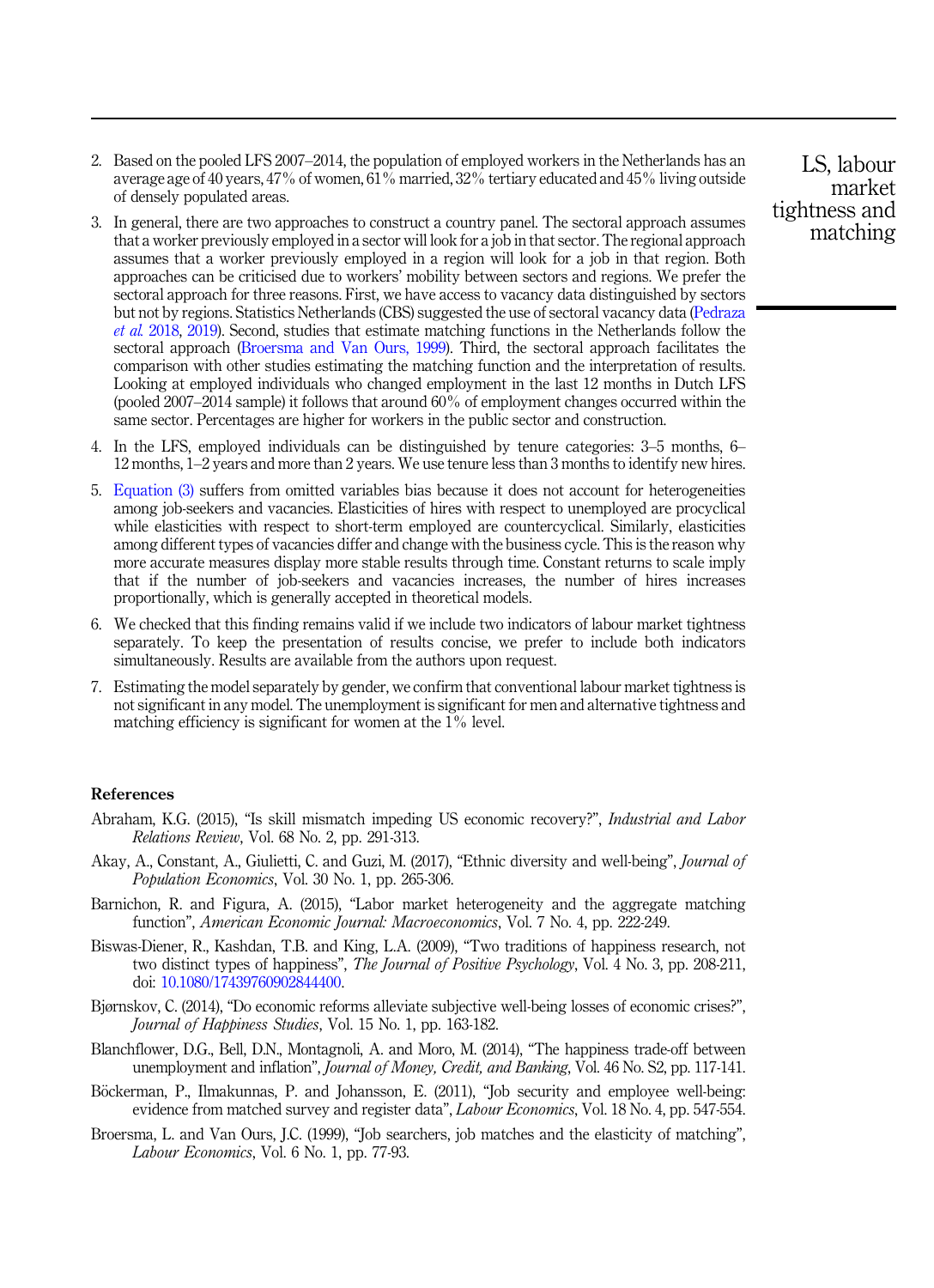<span id="page-11-0"></span>

| Chala, S., Ansari, F., Fathi, M. and Tijdens, K. (2018), "Semantic matching of job seeker to vacancy: a |  |
|---------------------------------------------------------------------------------------------------------|--|
| bidirectional approach", <i>International Journal of Manpower</i> , Vol. 39 No. 8, pp. 1047-1063.       |  |

- Çitçi, S. and Begen, N. (2019), "Macroeconomic conditions at workforce entry and job satisfaction", International Journal of Manpower, Vol. 40 No. 5, pp. 879-893.
- Coupe, T. (2019), "Automation, job characteristics and job insecurity", International Journal of Manpower, Vol. 40 No. 7, pp. 1288-1304.
- Diamond, P.A. and Sahin, A. (2015), "Shifts in the Beveridge curve", To appear in Research in Economics, Vol. 69 No. 1, pp. 18-25.
- Diamond, P. (2011), "Unemployment, vacancies, wages", *American Economic Review*, Vol. 101 No. 4, pp. 1045-1072.
- Dickerson, A. and Green, F. (2012), "Fears and realisations of employment insecurity", Labour Economics, Vol. 19 No. 2, pp. 198-210.
- Dluhosch, B. and Horgos, D. (2013), "Trading up the happiness ladder", Social Indicators Research, Vol. 113 No. 3, pp. 973-990.
- Fabo, B. and Kahanec, M. (2018), "Can a voluntary web survey be useful beyond explorative research?", International Journal of Social Research Methodology, Vol. 21 No. 5, pp. 591-601.
- Gerritsen, M. and Høj, J. (2013), *The Dutch Labour Market*, OECD Publishing Paris, available at: [https://www.oecd.org/economy/2013-4.pdf.](https://www.oecd.org/economy/2013-4.pdf)
- Guzi, M. and Pedraza, P.de (2015), "A web survey analysis of subjective well-being", International Journal of Manpower, Vol. 36 No. 1, pp. 48-67.
- Hall, R.E. and Schulhofer-Wohl, S. (2018), "Measuring job-finding rates and matching efficiency with heterogeneous job-seekers", American Economic Journal: Macroeconomics, Vol. 10 No. 1, pp. 1-32.
- Jolivet, G. (2009), "A longitudinal analyses of search frictions and matching in the US labor market", Labour Economics, Vol. 16, pp. 121-134.
- Kahn, L.M. (2012), "Temporary jobs and job search effort in Europe", Labour Economics, Vol. 19 No. 1, pp. 113-128.
- Kahneman, D. and Sugden, R. (2005), "Experienced utility as a standard of policy evaluation", Environmental and Resource Economics, Vol. 32 No. 1, pp. 161-181.
- Kureková, L.M., Beblavý, M. and Thum-Thysen, A. (2015), "Using online vacancies and web surveys to analyse the labour market: a methodological inquiry", *IZA Journal of Labor Economics*, Vol. 4 No. 1, p. 18.
- Lucas, R.E. and Donnellan, M.B. (2007), "How stable is happiness? Using the STARTS model to estimate the stability of life satisfaction", *Journal of Research in Personality*, Vol. 41, pp. 1091-1098.
- Lucas, R.E., Clark, A.E., Georgellis, Y. and Diener, E. (2003), "Reexamining adaptation and the set point model of happiness: reactions to changes in marital status", *Journal of Personality and* Social Psychology, Vol. 84, pp. 527-539.
- Lucas, R.E. (2007), "Personality and the pursuit of happiness", Social and Personality Psychology Compass, Vols 1/1, pp. 168-182, doi: [10.1111/j.1751-9004.2007.00009.x.](https://doi.org/10.1111/j.1751-9004.2007.00009.x)
- Luechinger, S., Meier, S. and Stutzer, A. (2010), "Why does unemployment hurt the employed?: evidence from the life satisfaction gap between the public and the private sector", *Journal of* Human Resources, Vol. 45 No. 4, pp. 998-1045.
- McKee-Ryan, F.M., Kinicki, A.J., Song, Z. and Wanber, C.R. (2005), "Psychological and physical wellbeing during unemployment: a meta-analytic study", Journal of Applied Psychology, Vol. 90 No. 1, pp. 53-76, doi: [10.1037/0021-9010.90.1.53.](https://doi.org/10.1037/0021-9010.90.1.53)
- Muñoz de Bustillo, R. and Pedraza, P.de (2010), "Determinants of job insecurity in five European countries", European Journal of Industrial Relations, Vol. 16 No. 1, pp. 5-20.
- Origo, F. and Pagani, L. (2009), "Flexicurity and job satisfaction in Europe: the importance of perceived and actual job stability for well-being at work", Labour Economics, Vol. 16 No. 5, pp. 547-555.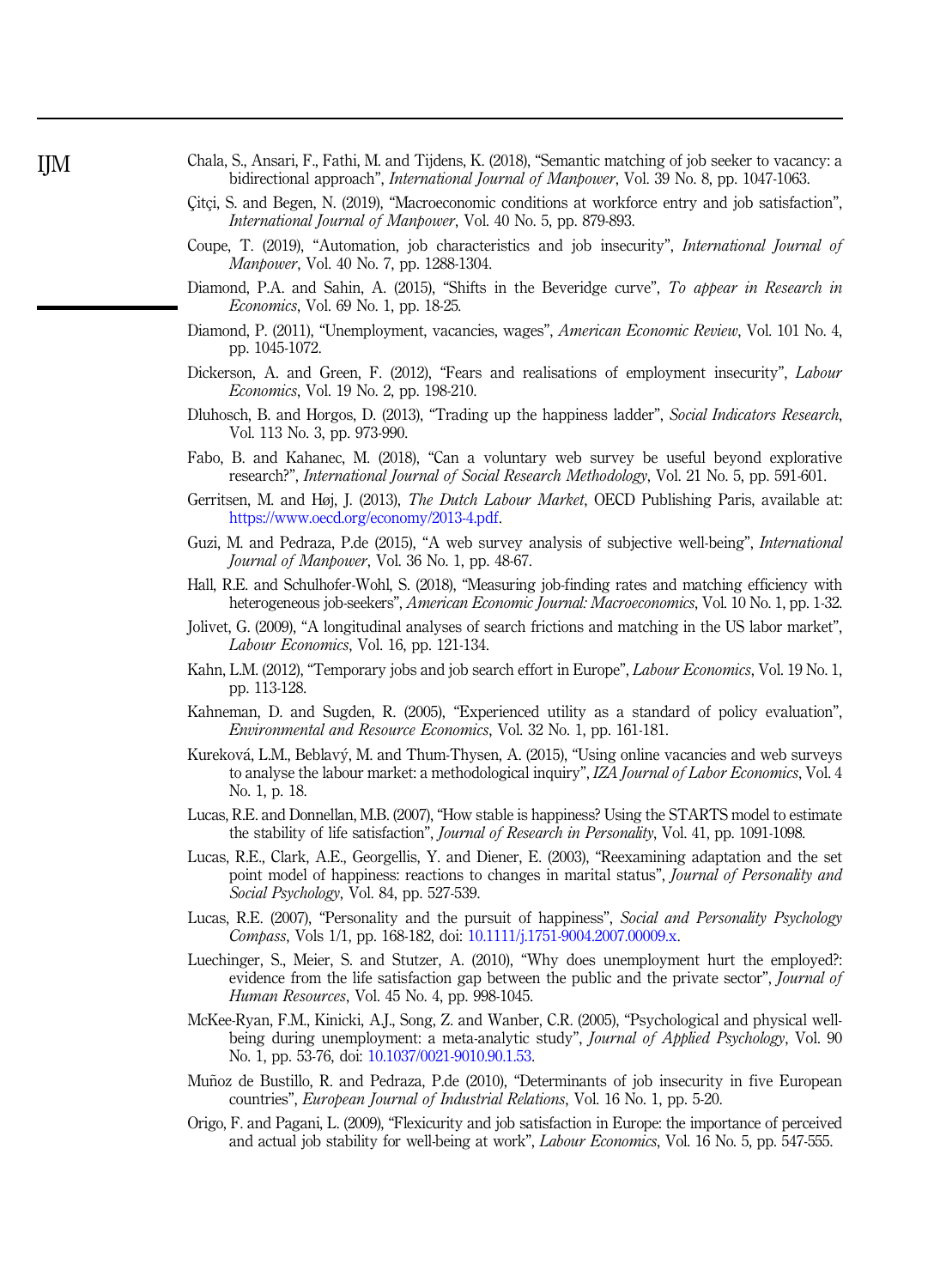- <span id="page-12-0"></span>Paul, K.I. and Moser, K. (2009), "Unemployment impairs mental health", *Journal of Vocational* Behavior, Vol. 74, pp. 264-282.
- Pedraza, P.de., Tijdens, K.G. and Muñoz de Bustillo, R. (2007), Sample Bias, Weights and Efficiency of Weights in a Continuous Web Voluntary Survey, Amsterdam Institute for Advanced Labour Studies, University of Amsterdam, Amsterdam, available at: https://dare.uva.nl/search? identifier=064baa5b-e4de-4256-91cc-111bfe7681d1.
- Pedraza, P.de., Tijdens, K.G. and Muñoz de Bustillo, R. (2010), "A Spanish continuous volunteer web survey: sample bias, weighting and efficiency", Revista Espanola De Investigaciones Sociologicas, Vol. 131, pp. 109-130.
- Pedraza, P.de., Visintin, S. and Tijdens, K.G. (2018), "The Dutch labour market matching function before and after the crisis", International Journal of Manpower, Vol. 39 No. 8, pp. 1010-1031, doi: [10.1108/IJM-10-2018-0329](https://doi.org/10.1108/IJM-10-2018-0329).
- Pedraza, P.de., Visintin, S., Tijdens, K.G. and Kishmihok, G. (2019), "Survey vs scraped data: comparing time series properties of web and survey vacancy data", IZA Journal of Labour Economics, Vol. 8 No. 1, doi: [10.2478/izajole-2019-0004](https://doi.org/10.2478/izajole-2019-0004).
- Petrongolo, B. and Pissarides, C.A. (2001), "Looking into the black box: a survey of the matching function", *Journal of Economic Literature*, Vol. 39 No. 2, pp. 390-431.
- Pissarides, C.A. (2000), *Equilibrium Unemployment Theory, MIT*, 2nd ed., MIT Press, Cambridge, MA.
- Pizzinelli, C. and Speigner, B. (2017), "Matching efficiency and labour market heterogeneity in the United Kingdom", Bank of England Staff Working Paper N, Vol. 667, available at: [https://www.](https://www.bankofengland.co.uk/-/media/boe/files/working-paper/2017/matching-efficiency-and-labour-market-heterogeneity-in-the-uk) [bankofengland.co.uk/-/media/boe/files/working-paper/2017/matching-efficiency-and-labour](https://www.bankofengland.co.uk/-/media/boe/files/working-paper/2017/matching-efficiency-and-labour-market-heterogeneity-in-the-uk)[market-heterogeneity-in-the-uk.](https://www.bankofengland.co.uk/-/media/boe/files/working-paper/2017/matching-efficiency-and-labour-market-heterogeneity-in-the-uk)
- Sedláček, P. (2016), "The aggregate matching function and job search from employment and out of the labor force", Review of Economic Dynamics, Vol. 21, pp. 16-28.
- Silla, I., De Cuyper, N., Gracia, F.J., Peiró, J.M. and De Witte, H. (2009), "Job insecurity and well-being: moderation by employability", *Journal of Happiness Studies*, Vol. 10 No. 6, pp. 739-751.
- Steinmetz, S., Bianchi, A., Tijdens, K. and Biffignandi, S. (2014), "Improving web survey quality: potentials and constraints of propensity score adjustments", in Online Panel Research: A Data Quality Perspective, pp. 273-298.
- Synard, J. and Gazzola, N. (2017), "Happiness, eudaimonia, and other holy grails: what can job loss teach us about "One-size-fits-all" theories of well-being?", The Journal of Positive Psychology, doi: [10.1080/17439760.2016.1225116.](https://doi.org/10.1080/17439760.2016.1225116)
- Tella, R. Di, Macculloch, R.J. and Oswald, A.J. (2001), "American economic association preferences over inflation and unemployment: evidence from surveys of happiness", Source: The American Economic Review, Vol. 91 No. 1, pp. 335-341.
- Tella, R. Di, MacCulloch, R. and Oswald, A.J. (2003), "The macroeconomics of happiness", Review of Economics and Statistics, Vol. 85 No. 4, pp. 809-827.
- Theodossiou, I. and Vasileiou, E. (2007), "Making the risk of job loss a way of life: does it affect job satisfaction?", Research in Economics, Vol. 61 No. 2, pp. 71-83.
- Tijdens, K.G. and Osse, P. (2016), "WageIndicator continuous web-survey on work and wages", Dataset. Survey available at: <https://wageindicator.org/salary/salary-survey>, [https://datasets.](https://datasets.iza.org/dataset/59/wageindicator-survey) [iza.org/dataset/59/wageindicator-survey](https://datasets.iza.org/dataset/59/wageindicator-survey).
- Tijdens, K.G., Van Klaveren, M., Bispinck, R., Dribbusch, H. and Öz, F. (2014), "Wage and workforce adjustments in the economic crisis in Germany and The Netherlands", European Journal of Industrial Relations, Vol. 20, pp. 165-183.
- Van Belle, E., Di Stasio, V., Caers, R., De Couck, M. and Baert, S. (2018), "Why are employers put off by long spells of unemployment?", European Sociological Review, Vol. 34 No. 6, pp. 694-710.
- Van Ours, J.C. (2015), "The Great Recession was not so great", Labour Economics, Vol. 34, pp. 1-12.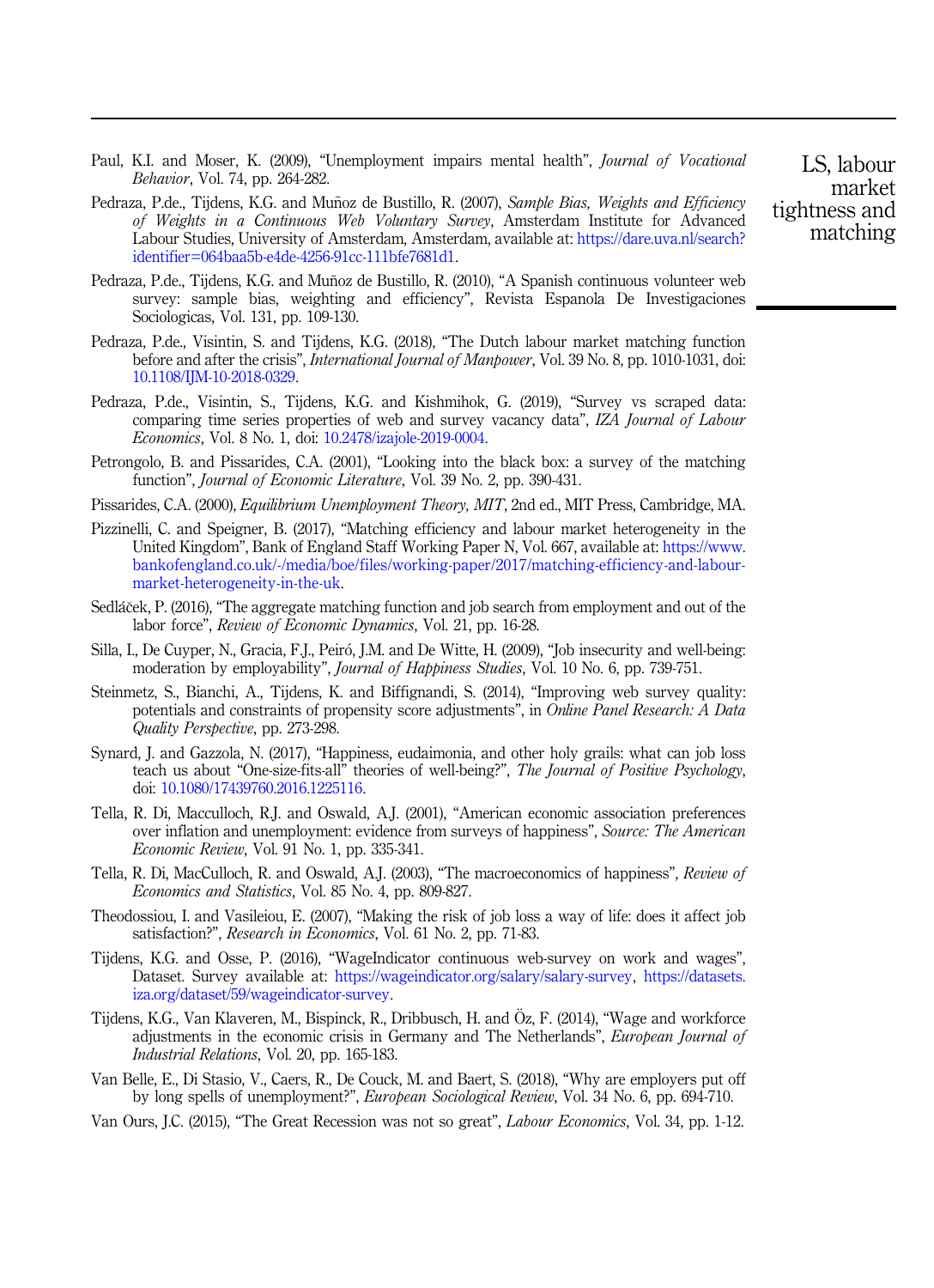Veracierto, M. (2011), Worker Flows and Matching Efficiency, Federal Reserve Bank of Chicago Economic Perspectives, Chicago, Illinois, pp. 147-169, available at: [https://www.chicagofed.org/](https://www.chicagofed.org/publications/economic-perspectives/2011/4q-veracierto) [publications/economic-perspectives/2011/4q-veracierto.](https://www.chicagofed.org/publications/economic-perspectives/2011/4q-veracierto)

# Appendix 1

|                                                                           | Sector                     | Code                                            | Sector name                                                                                                                                                                                                                                                                                                                                                                                                                                                                                                          |
|---------------------------------------------------------------------------|----------------------------|-------------------------------------------------|----------------------------------------------------------------------------------------------------------------------------------------------------------------------------------------------------------------------------------------------------------------------------------------------------------------------------------------------------------------------------------------------------------------------------------------------------------------------------------------------------------------------|
| Table A1.<br>Classification of 14<br>sectors based on<br><b>NACE Rev2</b> | 10<br>11<br>12<br>13<br>14 | А<br>D, E<br>ιт<br>H, J<br>ĸ<br>L, M, N<br>R. S | Agriculture, forestry and fishing<br>Mining and quarrying<br>Manufacturing<br>Electricity, gas, steam, hot water supply<br>Construction<br>Wholesale and retail trade<br>Transportation and storage; Information and communication<br>Accommodation and food service activities<br>Financial and insurance activities<br>Real estate; Professional, and administrative activities<br>Public administration and defence<br>Education<br>Human health and social work activities<br>Arts, entertainment and recreation |

|                        |                          | Mean | S.D. | Min      | Max |
|------------------------|--------------------------|------|------|----------|-----|
|                        | Life-satisfaction        | 7.26 | 1.56 |          | 10  |
|                        | Female                   | 0.44 | 0.50 |          |     |
|                        | Married                  | 0.43 | 0.49 |          |     |
|                        | Widowed                  | 0.01 | 0.08 |          |     |
|                        | Divorced                 | 0.09 | 0.28 |          |     |
|                        | Never married            | 0.48 | 0.50 |          |     |
|                        | Education (ISCED 1)      | 0.02 | 0.13 |          |     |
|                        | Education (ISCED 2)      | 0.19 | 0.39 |          |     |
|                        | Education (ISCED 3-4)    | 0.44 | 0.50 |          |     |
|                        | Education (ISCED 5)      | 0.35 | 0.48 |          |     |
|                        | Education (ISCED 6)      | 0.01 | 0.08 |          |     |
|                        | Age                      | 36.3 | 10.7 | 18       | 60  |
|                        | Rural residence          | 0.30 | 0.46 | $\theta$ |     |
|                        | Gross hourly wage        | 16.8 | 12.5 | 1.7      | 173 |
|                        | Job satisfaction         | 3.60 | 1.14 |          | 5   |
| Table A2.              | Permanent contract       | 0.77 | 0.42 | 0        |     |
| Descriptive statistics | Source(s): WageIndicator |      |      |          |     |

# Appendix 2

# Inclusion of unemployed without a previous sector

We used European LFS data for unemployment. We assigned a sector to unemployed individuals according to their previous job's sector. Taking only these unemployed people with a previous sector into account would have omitted from the analyses [\(Broesma and van Ours, 1999](#page-10-0)) unemployed people without previous jobs. These are mainly young new entrants and individuals attempting to re-join the labour force. In order to assign them to a sector, we assume that each sector of activity is a labour market

# <span id="page-13-0"></span>IJM